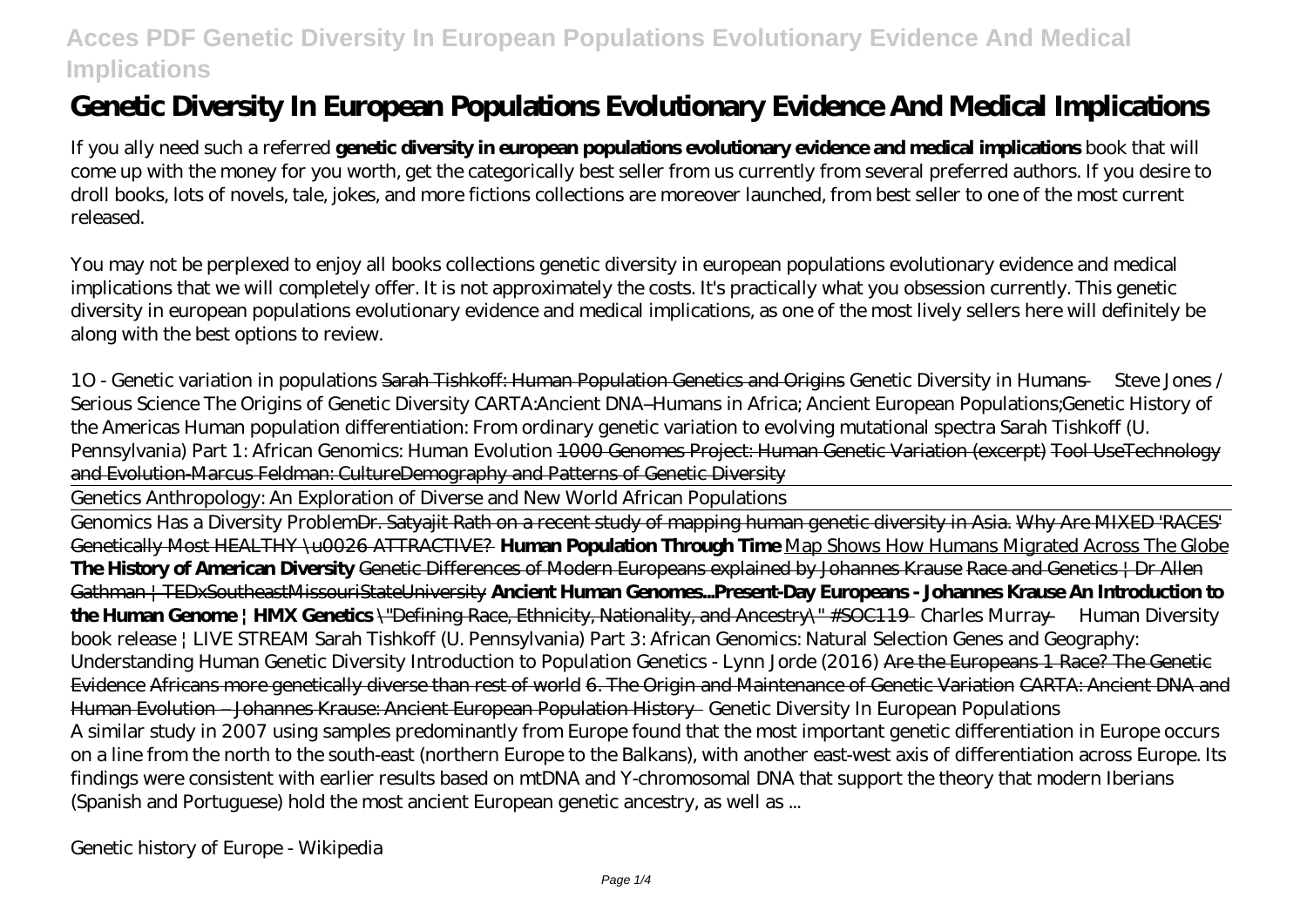Isolated populations are at a much greater risk of inbreeding and reduced genetic diversity, which in turn increases their susceptibility to disease. To reduce the fragmentation of wildlife populations, the EU introduced Agri-environmental schemes (AES) which provide mitigation methods including offers of financial aid to farmers planting wild flower margins.

#### *Genetic diversity and structure in European bumblebee ...*

Share on Facebook. Share on Twitter. Share on Reddit. Share on LinkedIn. Share via. Print. Advertisement. Modern Britons are a cosmopolitan bunch. Peoples from across the globe now make the island ...

#### *Ancient Europeans More Diverse, Genetically Speaking, than ...*

The genetic diversity of the soft-shell clam Mya arenaria from seven locations in Europe (two stations in the southern Baltic Sea (the Gulf of Gdansk) and two in the North Sea (Veerse Meer and Oosterschelde), and three additional stations in the Denmark Straits and Bay of Biscay) was determined using starch gel electrophoresis of allozymes.

#### *Genetic diversity of European populations of the invasive ...*

The majority of studies of genetic association with disease have been performed in Europeans. This European bias has important implications for risk prediction of diseases across global populations. In this commentary, we justify the need to study more diverse populations using both empirical examples and theoretical reasoning.

### *The Missing Diversity in Human Genetic Studies: Cell*

Main Text. It has been well documented that genetic studies of human disease, especially large-scale ones, have not captured the level of diversity that exists globally, as they are predominantly based on populations of European ancestry (Popejoy and Fullerton, 2016).The under-representation of ethnically diverse populations impedes our ability to fully understand the genetic architecture of ...

### *The Missing Diversity in Human Genetic Studies - ScienceDirect*

As highlighted in the Convention on Biological Diversity, genetic diversity is one of the three components of biological diversity. Conserving genetic diversity increases resilience by maintaining breeds adapted to local circumstances. The EU headline indicator which is considered here, only refers to species of socio-economic importance and does not address wild genetic diversity. Targets. 2010 biodiversity target. Related policy documents. 2010 biodiversity target

### *Livestock genetic diversity — European Environment Agency*

The results showed high genetic diversity in all populations, with an average expected heterozygosity of 0.610, and the northern-most populations (Dailin (DL) and Fenglin (FL)) showed slightly higher diversity than the other five populations. The level of genetic differentiation among populations was very low (FST = 0.020).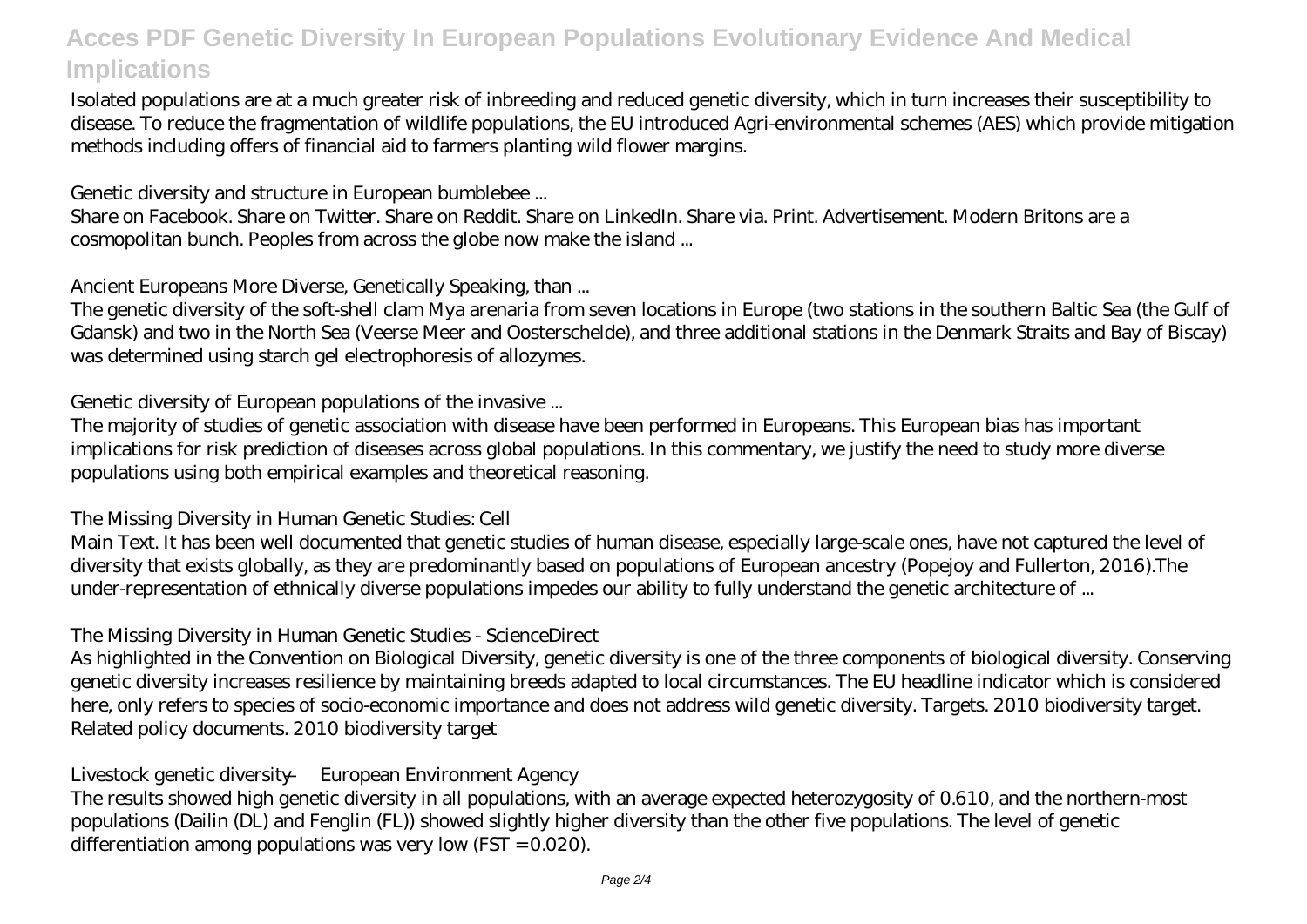#### *Genetic Diversity and Population Structure of Natural ...*

The impact of forest management on genetic diversity and mating was examined in European beech (Fagus sylvaticaL.). Ten beech stands located in Europe were studied in pair-wise plots, differing in management intensity. The stands were genotyped with four highly polymorphic microsatellite loci. Comparison for genetic diversity measures between the stands with limited management and the high management-intensity stands (mostly shelter wood system) revealed no significant differences for ...

#### *Genetic diversity and differentiation in European beech ...*

The average nucleotide diversity () for the 50 segments is only 0.061%  $\pm$  0.010% among Asians and 0.064%  $\pm$  0.011% among Europeans but almost twice as high (0.115% ± 0.016%) among Africans. The African diversity estimate is even higher than that between Africans and Eurasians  $(0.096\% \pm 0.012\%)$ .

#### *Larger Genetic Differences Within Africans Than Between ...*

In this study, GBS was used to characterize a population of 180 accessions of common wheat originating from Asia and Europe between the latitudes 30° and 45°N. In total, 24,767 high-quality single-nucleotide polymorphism (SNP) markers were used for analysis of genetic diversity and population structure.

### *Frontiers | Genetic Diversity and Population Structure of ...*

Current prevention tools like risk calculators don't work well in racially or ethnically diverse populations because they're based primarily on the genetic data of white participants — about 80% of the DNA sequenced by the Human Genome Project was from people of European ancestry.

### *Building genetic diversity into cancer research*

Population differentiation (F ST) was higher among European breeds and commercial lines than among African, Asian and Red Junglefowl populations. Neighbour Net genetic clustering and structure analysis revealed two main groups of Asian and north west European breeds, whereas African populations overlap with other breeds from Eastern Europe and the Mediterranean region. Broilers and brown egg layers were situated between the Asian and north west European clusters.

### *Global diversity and genetic contributions of chicken ...*

genetic diversity and population structure with population from Russia. 2 Materials and methods 2.1 Study methods The original purpose of this research is to evaluate the genetic diversity of spotted seal and compare the genetic differentiation with population in others region. In previous,

## *Report on the assessment of genetic diversity, population ...*

In terms of genetic diversity, relatively isolated island nations that have not been populated for many thousands of years are going to have Page 3/4